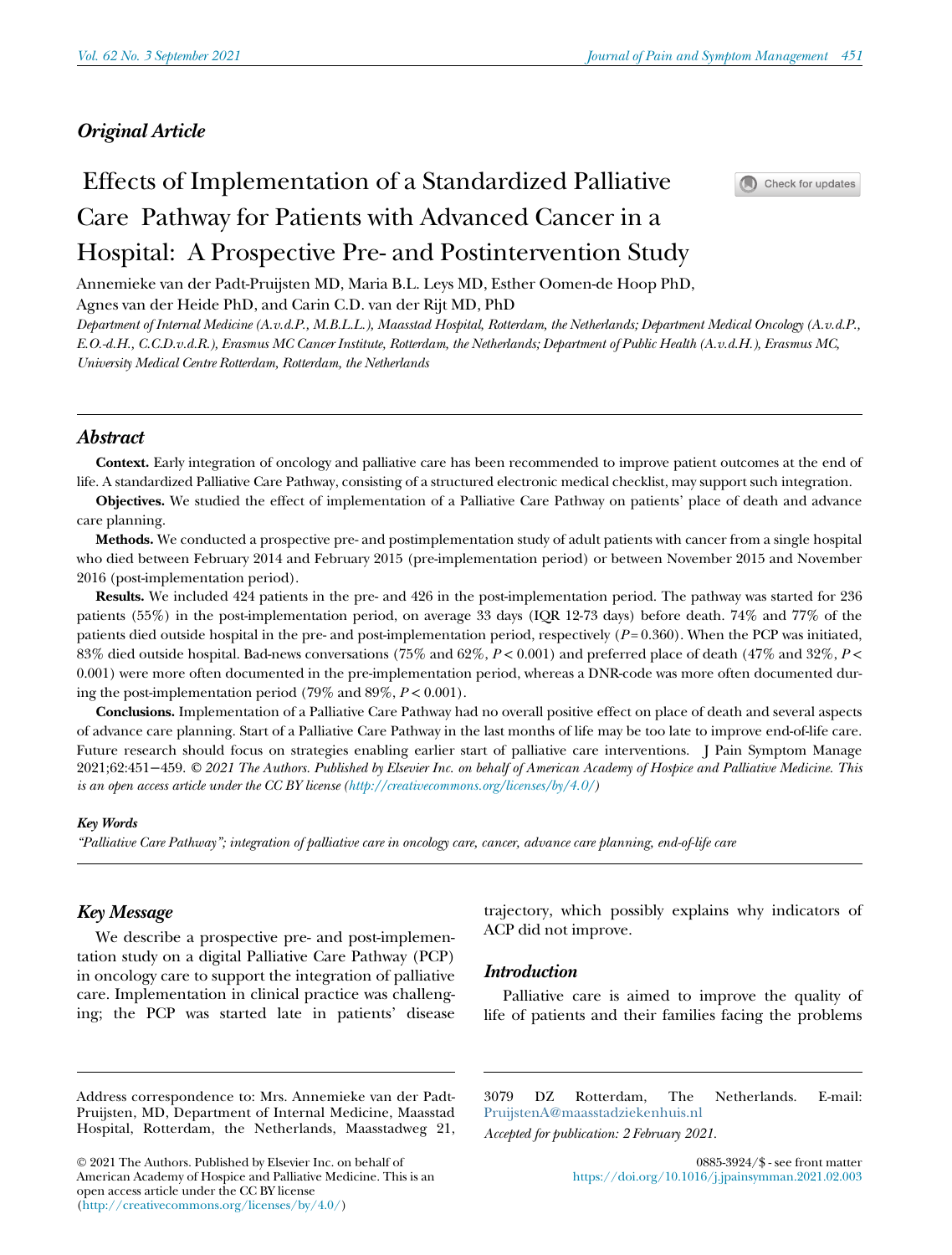associated with incurable illness, such as advanced cancer. [1](#page-7-0) Early integration of palliative care in oncology is important for timely discussing patients' care needs and preferences, which has been shown to improve the quality of end-of-life care. $2-7$  However, integration of palliative care in oncology care is complex. The Lancet Oncology Commission has described different models for such integration, where an essential component is patient-centered care by using standardized care pathways and a multidisciplinary team approach. The Commission recommends combining a tumor-directed and host-directed approach. This can be done independently of patients' prognosis and treatment intention.8−[12](#page-7-2)

A structured approach and a standardized care pathway could support healthcare professionals who are not specialized in palliative care in preparing patients to identify their end-of life goals. Such an approach should contain at least the following components<sup>[2](#page-7-1)</sup>:

- Early recognition of the last stage of life: the surprise question ("Would you be surprised if this patient died within the next 12 months?") is an often used tool to identify patients who might benefit from palliative care and start advance care planning (ACP) conversations.<sup>[2](#page-7-1),[13,](#page-8-0)[14](#page-8-1)</sup>
- ACP conversations: when healthcare professionals are aware of patients' limited life expectancy, they should inform patients and discuss their goals and preferences for (future) medical treatment and care. These goals and preferences should also be discussed with family and other healthcare professionals.<sup>[2](#page-7-1)[,4,](#page-7-3)[6,](#page-7-4)[7](#page-7-5)</sup>
- Documentation of ACP conversations in patients' medical record: ACP conversations are usually recorded in patients' medical files. Patients can also choose to write a living will ('advance care directive') to clarify their preferences,  $15$  although it is complex to ensure that all attending healthcare providers are informed about such documented preferences.

To improve early integration of palliative care in oncology care, we developed a standardized "Palliative Care Pathway" (PCP) for patients with advanced, incurable cancer. The PCP is a structured electronic medical checklist to guide healthcare professionals in their provision of palliative care. Besides facilitating advance care planning, the PCP encourages communication between healthcare professionals from the hospital and the primary care physician, who is the general practitioner in the Netherlands. Nowadays, cancer care is provided more in outpatient settings and most patient[s pref](#page-8-3)er to be cared for and eventually die at home[.5](#page-7-6),16<sup>−</sup><sup>18</sup> General practitioners in the Netherlands are trained to provide palliative care at home[.20](#page-8-4)<sup>−</sup><sup>22</sup> In contrast to other developed countries in Europe, where end-of life care is more hospital-centred for patients with cancer, in the Netherlands most patients die outside the hospital where medical care is predominantly provided by the general practitioner.<sup>[19](#page-8-5)</sup>

We performed a study to examine whether the number of patients with advanced cancer dying outside the hospital would increase after implementation of the PCP. In addition, we studied the effect of the PCP on the number of hospitalizations, documentation of advance care planning and communication with the general practitioner.

# **Methods**

#### Design and Study Population

We performed a prospective single-center pre- and postintervention study at the in - and outpatient clinic of a large general teaching hospital (Maasstad Hospital, Rotterdam) in the Netherlands. The departments of Oncology/Haematology and Lung diseases participated in the study. Data were collected from adult patients with cancer who had been treated at in- or outpatient clinics and died between February 2014 and February 2015 (pre-PCP period) or between November 2015 and November 2016 (post-PCP period). Patients were excluded when they had been referred to another hospital for further treatment.

In the pre-PCP period, care was provided as usual. Nine months after implementing the PCP, we started to include patients for the post-PCP period. We aimed to use the PCP for at least 50% of patients who would die from their disease. In our analysis, we used the intention-to-treat principle, meaning that we included all deceased patients, no matter if the PCP had actually been applied or not.

#### Ethics

This study was conducted in accordance with the Declaration of Helsinki. According to Dutch legislation, written informed consent of the patients was not required because data were gathered after the patients' death by healthcare professionals of the hospital and processed anonymously. The Medical Ethical Research Committee of the Maasstad Hospital (TWOR 2013/51) approved the study at 19/12/2013 and the study was registered in the Netherlands Trial Register (NL4400 (NTR4597)).

#### Intervention

A digital 'Palliative Care Pathway' was developed by a multidisciplinary group (a haematologist specialized in palliative care, an anesthesiologist, a neurologist, a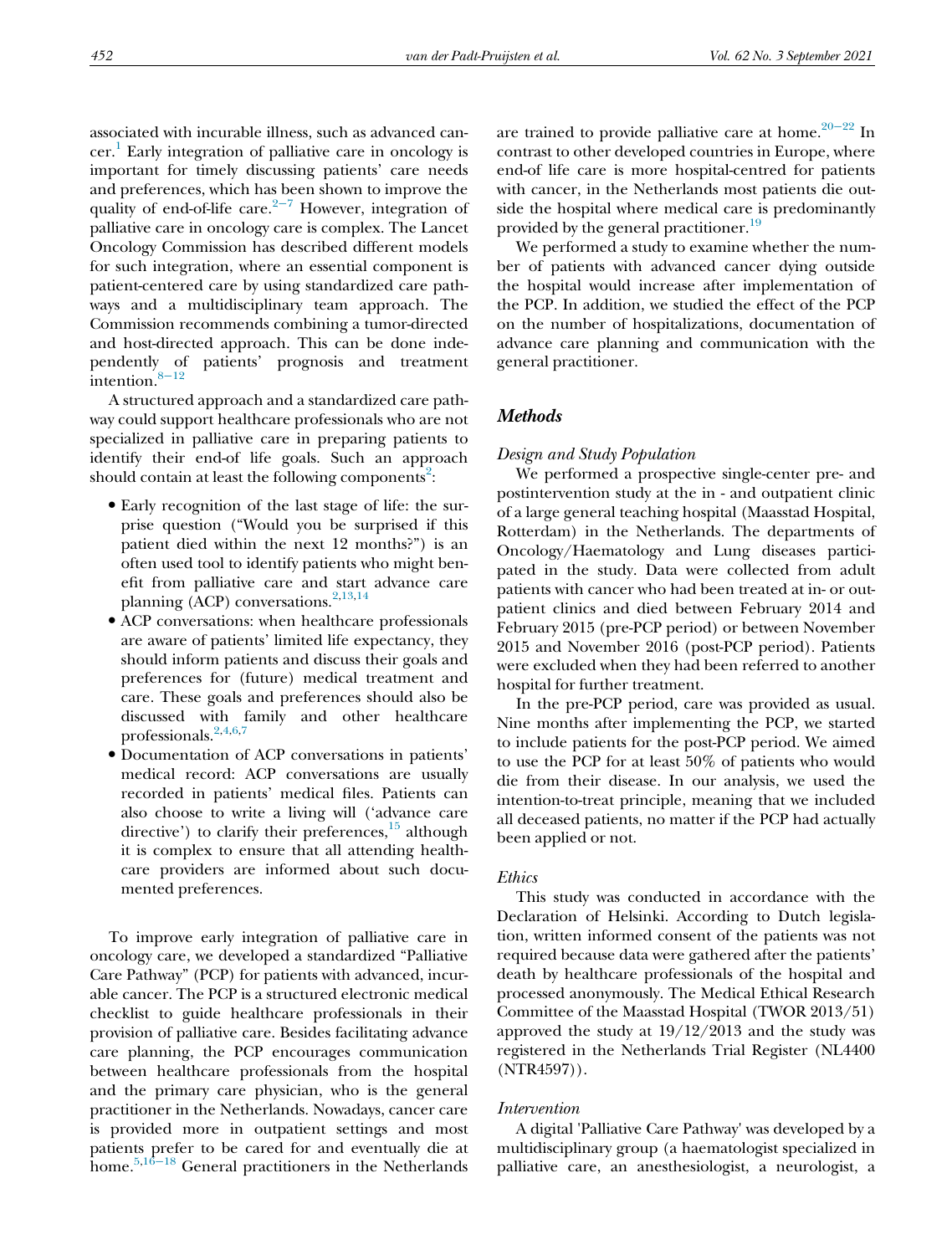cardiologist, an elderly care physician specialized in palliative care, palliative care nurse specialists, the chief medical information officer and ICT consultants). The PCP is a structured electronic medical checklist following Dutch and international guidelines for palliative care and ACP.<sup>[7](#page-7-5)[,23](#page-8-6)</sup> All four dimensions of palliative care are included in the PCP: physical, psychosocial, social and spiritual. The PCP can be used alongside tumorspecific care pathways.

Once a patient is identified as eligible for the PCP, the physician uses a special button in the electronic medical record that links to the PCP. After opening the PCP, various prompts guide the physician to explore patients' needs. Furthermore, the PCP includes buttons to consult other healthcare professionals, e.g. for psychosocial support or alleviation of symptoms and buttons to reach the institutional protocols and national palliative care guidelines. Not every domain needs to be completed in one session; the checklist is more like a guide for the physician to make them aware of the patients' palliative care needs over time. When a physician has started the PCP, every healthcare professional, including nurses, can access the information documented in the PCP by a button at the front page of the electronic medical record.

The PCP contains guidance on:

- (i) recognition of patients' limited life expectancy by using the surprise question.
- (ii) patients' preferences, values and needs (e.g. regarding ACP).
- (iii) physical and emotional support needs.
- (iv) documentation of bad-news conversations.
- (v) involvement of family and relatives.
- (vi) coordination of care, e.g., communication with the general practitioner, involvement of a palliative care team, pain team, social worker, psychologist, and/or spiritual counsellor.

Indications to start the PCP are:

- (i) negative answer to the surprise question ("would I be surprised if my patient would die within a year?").
- (ii) no more anticancer treatment options available.
- (iii) deterioration of patient's performance status.
- (iv) severe complication of a medical treatment.
- (v) patients' wish to stop all medical treatments.

# Education

All physicians (interns, residents and specialists) and nurses of the participating departments were trained by a physician and palliative care nurse on how to use the PCP in a 30−45 minute training session. All medical staff from other departments was informed in writing, including the nurses/physicians of the emergency department.

#### Implementation

The surprise question was discussed during grand rounds and multidisciplinary team meetings for all inand outpatients at the first diagnosis of incurable cancer or when a patient's disease was found to progress. If the answer to this question was no, the oncologist/ pulmonologist would start the PCP. Every 3-4 weeks, a member of the research team (CL/AvdP) evaluated the use of the PCP; when deemed useful, they provided extra education to individual healthcare professionals, including those who were new at the department.

### Endpoints

The primary endpoint of this study was the percentage of out-of-hospital deaths. Secondary endpoints were:

- (i) the percentage of deceased patients for whom bad-news conversations were documented in the medical record.
- (ii) the percentage of patients dying at their place of preference.
- (iii) the percentage of deceased patients for whom DNR-codes were documented in the medical record.
- (iv) the percentage of deceased patients who had been hospitalized in the last three months of life.
- (v) the percentage of deceased patients for whom communication with the general practitioner about end-of life issues was documented in the last 3 months of life.

#### Data Collection

We developed a checklist with 44 items. Data were collected from patients' medical electronic records and included patients' diagnosis and sociodemographic characteristics; use of the PCP; documentation of bad-news conversations, i.e. discussions on limited prognosis, treatment options, end-of-life discussions, the exhaustion of available anticancer treatments and options for supportive care; patients' preferred place of death and actual place of death; DNR-codes; hospitalizations during the last 12 months of life and communication with the general practitioner in the last 3 months of life. General practitioners were requested to check the specific place of death outside the hospital.

#### Statistical Analysis

Sample Size. Patients were included in either the pre- or post-PCP period during 1 year. It was expected that up to 400 patients could be included per year. Assuming a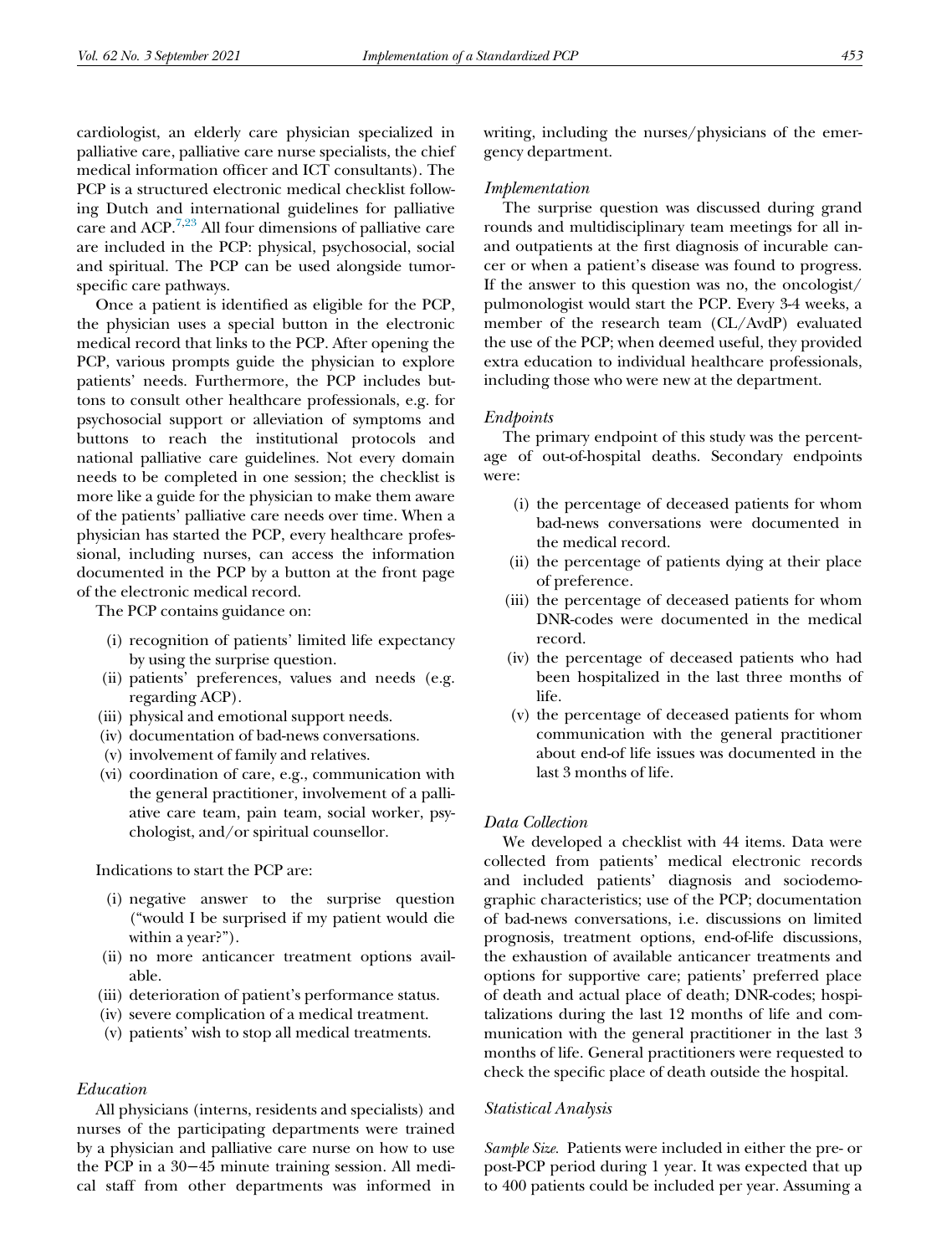two-sided alpha of 5% and a difference of 10% between the pre- and post-implementation period, a power of 79% would be obtained with 800 patients in total, if 50% of the patients in the pre-implementation period would die outside the hospital. The power would increase to 83% or even 89% with 60% or 70% of patients in the pre-implementation period dying outside the hospital, respectively.

Analyses. The pre- and post-PCP period were compared according to the intention-to-treat principle, i.e. all patients were included regardless of whether the PCP was started or not in the post-PCP period. The statistical significance of differences between the pre- and post-PCP period was tested using t-tests, Mann-Whitney U tests, chi-square tests or Fisher's exact tests, where applicable. For the patients for whom a PCP was started during hospital admission, we explored the correlation in time between start of the PCP and the documentation of end-of-life decisions.

Furthermore, a per-protocol analysis was performed where only patients of the post-PCP period were included for who the PCP was started. Furthermore, a subgroup analysis of this group was performed where a further selection was made of patients for whom the PCP was started in the outpatient setting. Analyses were performed similarly as for the intention-to-treat analyses.

# **Results**

#### Patients

In total 850 patients were included, 424 in the pre-PCP period and 426 patients in the post-PCP period. Their mean age at death was 70.9 and 71.5 years, respectively, and most patients were male (58% and 56%). Lung cancer, colorectal cancer and hematological cancers were the most common primary cancer types [\(Table 1](#page-3-0)).

#### Implementation of the PCP

The PCP was used for 236 patients (55%) after implementation. It was started a median of 33 days (IQR 12−73 days) before death. It was started in the outpatient setting in 125 patients (53%) a median of 51 days (IQR 26−107) before death, and during hospital admission in 111 patients (47%) a median of 16 days (IQR 7−37) before death.

#### Effects of the PCP

Intention-To-Treat Analysis. In the pre- and post-PCP period, 74% and 77% of the patients died outside the hospital, respectively (p=0.360). A small shift is seen from home to hospice in the post-PCP group ([Table 2\)](#page-4-0) Approximately half of the patients who died in the hospital in both the pre- and post-PCP period (43% vs. 47%, respectively) did so because of specific circumstances: patients had a preference for dying in the hospital, patients were too ill to leave the hospital or deteriorated before a transfer could be organized.

In the pre-PCP period, bad-news conversations were documented more often and earlier than in the post-PCP period (75% and 62%, respectively,  $P < 0.001$ ; median of 63 and 39 days before death, respectively,  $P = 0.067$ . Patients' preferred place of death was also more frequently documented in the pre-PCP period than in the post-PCP period (47% and 32%, respectively,  $P < 0.001$ ); the moment of such documentation was similar (median of 18 and 17 days before death, respectively  $P = 0.514$ ). DNR-codes were more often documented during the post-PCP period (79% and 89% for pre- and post-PCP period respectively,  $P \leq$ 0.001), while the moment of documentation was

| Table 1 |  |
|---------|--|

<span id="page-3-0"></span>

| <b>Patient Characteristics</b> |                               |                                  |        |  |
|--------------------------------|-------------------------------|----------------------------------|--------|--|
|                                | $Pre-PCP(N=424)$<br>(mean SD) | Post-PCP( $N=426$ )<br>(mean SD) | Pvalue |  |
| Age at death (years)           | 70.9(11.2)                    | 71.5(10.8)                       | 0.435  |  |
| Gender                         | $N(\%)$                       | $N(\%)$                          | 0.526  |  |
| Male                           | 248 (58)                      | 240 (56)                         |        |  |
| Female                         | 176 (42)                      | 186 (44)                         |        |  |
| Primary cancer <sup>a</sup>    |                               |                                  | 0.044  |  |
| Lung                           | 148 (34)                      | 130(29)                          |        |  |
| Colorectal                     | 56(13)                        | 50(11)                           |        |  |
| Hematological                  | 39(9)                         | 68 (15)                          |        |  |
| Gastric/Oesophageal            | 38(9)                         | 39(9)                            |        |  |
| <b>Breast</b>                  | 33(8)                         | 41(9)                            |        |  |
| Bile-pancreatic                | 30(7)                         | 38(8)                            |        |  |
| Prostate                       | 31(7)                         | 30(7)                            |        |  |
| Urogenital (excl. prostate)    | 13(3)                         | 27(6)                            |        |  |
| Gynecological                  | 8(2)                          | 4(1)                             |        |  |
| Other                          | 35(8)                         | 29(6)                            |        |  |

<span id="page-3-1"></span><sup>a</sup>37 patients had 2 or 3 primary cancers.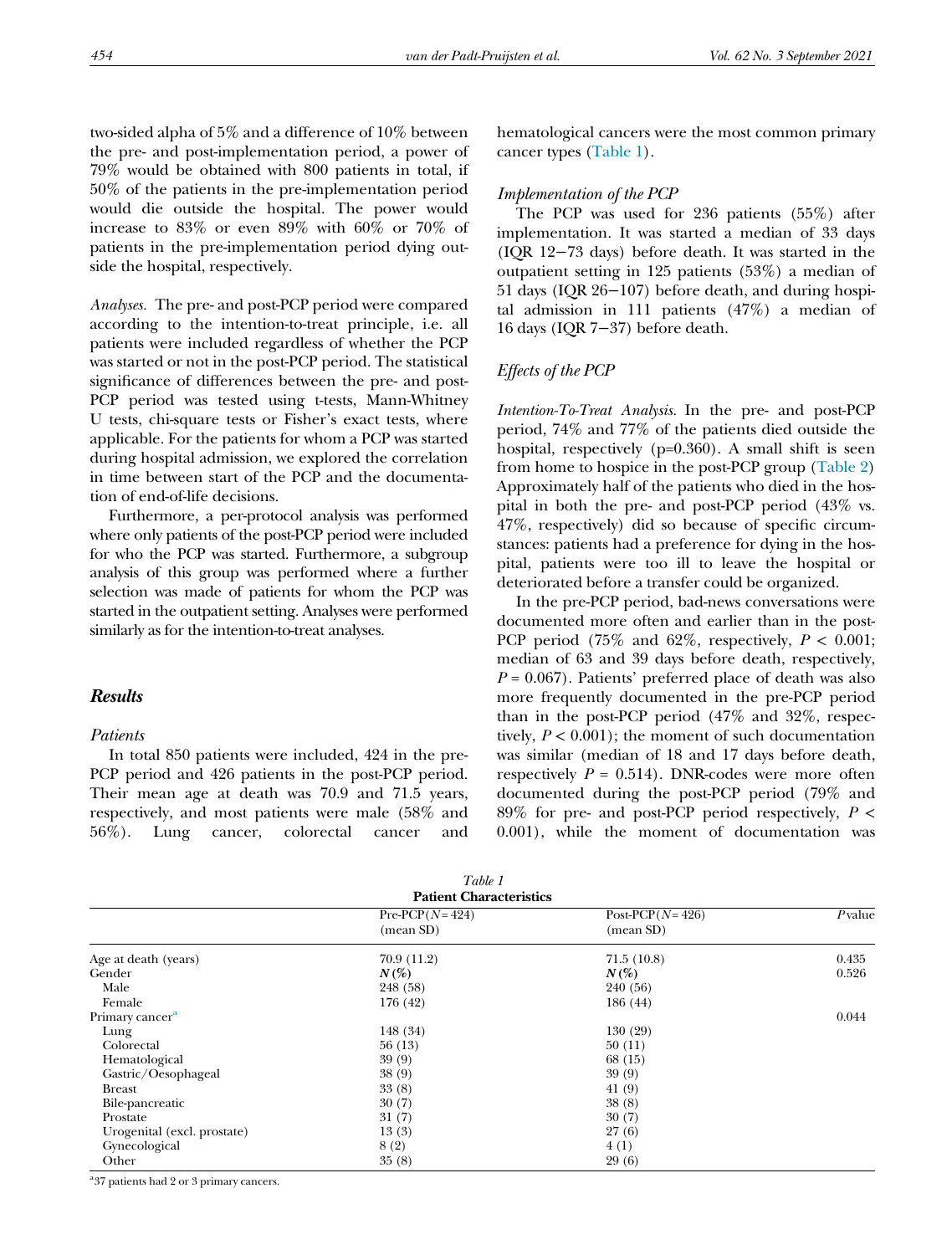<span id="page-4-0"></span>

| Table 2<br><b>Place of Death</b> |                  |                    |        |  |
|----------------------------------|------------------|--------------------|--------|--|
|                                  | $Pre-PCP(N=424)$ | Post-PCP $(N=426)$ | Pvalue |  |
| Place of death                   | $N(\%)$          | $N(\%)$            | 0.360  |  |
| Hospital                         | 110(26)          | 99 (23)            |        |  |
| Outside hospital                 | 314 (74)         | 327 (77)           |        |  |
| Home                             | 198 (47)         | 169 (40)           |        |  |
| Hospice                          | 56 (13)          | 81 (19)            |        |  |
| Nursing home                     | 31(7)            | 32(8)              |        |  |
| Outside hospital-other           | 6(1)             | 11(3)              |        |  |
| Outside hospital-unknown         | 23(5)            | 34(8)              |        |  |

Table 2

similar (a median of 61 and 69 days before death, respectively,  $P = 0.591$ ) ([Fig. 1](#page-4-1) and [Table 3](#page-4-2)). No differences were found in the percentage of patients who had been admitted to the hospital in the last 90 days of life (68% vs. 69%,  $P = 0.625$ ) and the number of inpatient days (median 6.0 vs. 5.0 days,  $P = 0.999$ ) between the pre- and post-PCP period. The number of admissions per patient in the last 12 months of life was not significantly different between both groups either [\(Fig. 2](#page-5-0)).

<span id="page-4-1"></span>For patients for whom the preferred place of death was known, around 80% of the patients in both the pre- and post-PCP groups actually died in their preferred place  $(P = 0.270)$ . However, for 53% of patients in the pre-PCP period and 68% of patients in the post-PCP period the preferred or actual place of death was unknown ([Table 4\)](#page-5-1).

Per-protocol and Subgroup Analyses. In the per-protocol analyses, more patients for whom a PCP was started died outside the hospital compared with patients in the pre-PCP group  $(83\% \text{ and } 74\%, \text{ respectively}, P= 0.012)$ . A similar percentage of patients dying outside the hospital was found for the subgroup of patients for whom the PCP was started in the outpatient setting (84%). Documentation of bad-news was similar in the patients



Indicators of advance care planning

P-values Using PCP n.a., documentation bad-news <0.001, documentation prefered place of death <0.001, documentation DNR-code <0.001, living will 0.817

Fig. 1. Indicators of advance care planning.

| Table 3                                                                                   |
|-------------------------------------------------------------------------------------------|
| Moment of Documentation of Indicators of Advance Care Planning (Median Days Before Death) |

<span id="page-4-2"></span>

|                                        | $Pre-PCP(N=424)$ |             | $Post-PCP(N = 426)$ |             | Pvalue |
|----------------------------------------|------------------|-------------|---------------------|-------------|--------|
|                                        | Median           | Range (IQR) | Median              | Range (IQR) |        |
| Using PCP                              | n.a.             |             | 33                  | $12 - 73$   |        |
| Documentation bad-news                 | 63               | $18 - 209$  | 39                  | $12 - 127$  | 0.0067 |
| Documentation preferred place of death | 18               | $5 - 42$    | 17                  | $5 - 48$    | 0.514  |
| Documentation DNR-code                 | 61               | $20 - 218$  | 69                  | $20 - 209$  | 0.591  |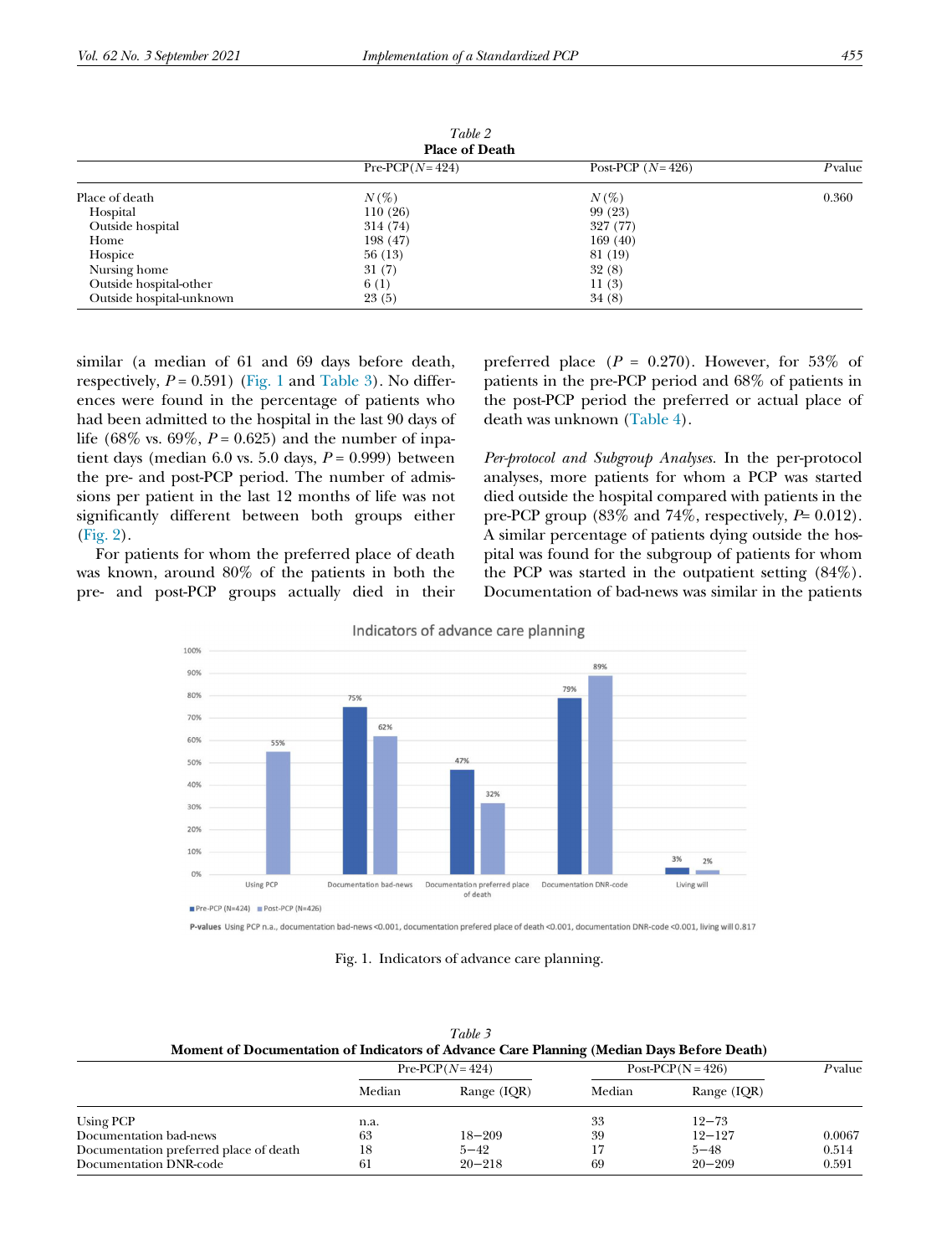<span id="page-5-0"></span>

Number of admissions per patient last 12 months of life (P-value 0.539)

Fig. 2. Number of admissions per patient in the last 12 months of life.

Table 4 Actual Vs. Preferred Place of Death

<span id="page-5-1"></span>

| pre-PCP $(N(\%))$         |             |                  | post-PCP $(N(\%))$ |            |                           |          |                  |                 |            |
|---------------------------|-------------|------------------|--------------------|------------|---------------------------|----------|------------------|-----------------|------------|
| Preferred                 | Hospital    | Outside hospital | Missing            | Total      | Preferred                 | Hospital | Outside hospital | Missing         | Total      |
| Actual<br>Hospital        | 11(85)      | 42 (23)          | 57(25)             | 110        | Actual<br>Hospital        | 6(100)   | 23(18)           | 70(24)          | 99         |
| Outside hospital<br>Total | 2(15)<br>13 | 144 (77)<br>186  | 168 (75)<br>225    | 314<br>424 | Outside hospital<br>Total |          | 105(82)<br>128   | 222 (76)<br>292 | 327<br>426 |

for whom the PCP was started, the patients with the start of the PCP in the outpatient setting and the patients in the pre-PCP group (76% and 74% vs. 75%, respectively). Documentation of preferred place of death was only significantly better in de pre-PCP group compared with the group of patients for whom the PCP was started in the outpatient setting (47% and 26%, respectively,  $P < 0.001$ ). DNR-codes were more frequently documented when the PCP was used compared to the pre-PCP group (97% and 79%, respectively,  $P < 0.001$ ). Bad-news and DNR-codes were often documented prior to starting of the PCP. Full results of the subgroup analyses can be found in the supplemental tables and figure.

In the group of patients for whom the PCP was started during hospitalization we analyzed the

correlation in time between start of the PCP and the documentation of end-of-life decisions. In this subgroup of inpatients, bad-news conversations, preferred place of death and DNR-codes were often documented during the same admission (56%, 46%, and 56%, respectively) ([Table 5\)](#page-5-2).

#### Communication With Patients' General Practitioner

The percentage of patients for whom there had been communication with the general practitioner about the patients' health status did not significantly change after implementation of the PCP. Communication with the general practitioner only improved for patients who died in the hospital (80% and 96% respectively,  $P = 0.001$ ) ([Table 6\)](#page-6-0).

Table 5

<span id="page-5-2"></span>

| Time Course of the Documentation of End-of-Life Decisions for Patients for Whom the PCP Was Started During Admission |                 |
|----------------------------------------------------------------------------------------------------------------------|-----------------|
| $N/Q_0$                                                                                                              | $Total (N-111)$ |

| $N(\%)$                                |                                        | Total $(N=111)$ |
|----------------------------------------|----------------------------------------|-----------------|
| Documentation bad-news                 | Before the respective admission        | 19 (17)         |
|                                        | During same admission $-$ PCP+ started | 62 (56)         |
|                                        | After the respective admission         | 6(5)            |
|                                        | No documentation                       | 24 (22)         |
| Documentation preferred place of death | Before the respective admission        | 3(3)            |
|                                        | During same admission $-$ PCP+ started | 51 (46)         |
|                                        | During the respective admission        | 7(6)            |
|                                        | No documentation                       | 50(45)          |
| Documentation DNR-code                 | Before the respective admission        | 42 (38)         |
|                                        | During same admission $-$ PCP+ started | 62 (56)         |
|                                        | During the respective admission        | 3(3)            |
|                                        | No documentation                       | 4(4)            |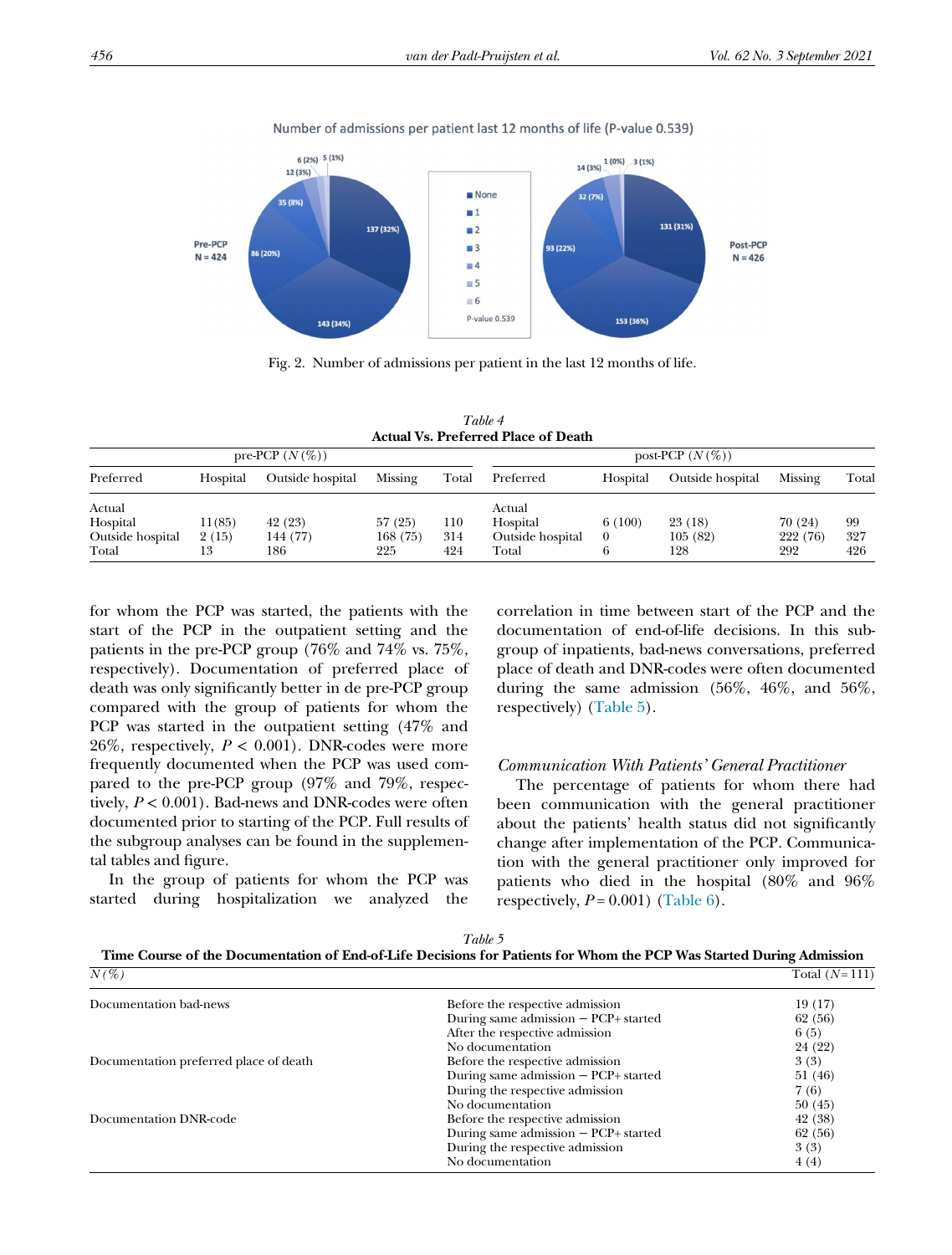<span id="page-6-0"></span>

| 1 <i>WHE</i> 0<br>Communication                                                                                    |                   |                    |        |  |
|--------------------------------------------------------------------------------------------------------------------|-------------------|--------------------|--------|--|
|                                                                                                                    | Pre-PCP $(N=424)$ | Post-PCP $(N=426)$ | Pvalue |  |
| Type of information shared with general practitioner                                                               | $N(\%)$           | $N(\%)$            |        |  |
| Diagnosis incurable cancer                                                                                         | 379 (89)          | 397 (93)           | 0.052  |  |
| Anticancer treatment                                                                                               | 292 (69)          | 298 (70)           | 0.766  |  |
| Transfer of primary responsibility for care to general practitioner<br>or an elderly care physician (nursing home) | 174 (41)          | 152 (36)           | 0.121  |  |
|                                                                                                                    | $(N=110)$         | $(N=99)$           |        |  |
| In hospital death                                                                                                  | 87 (79)           | 94 (95)            | 0.001  |  |

Table 6

# **Discussion**

Evidence suggests that early integration of palliative care in oncology practice improves patients' survival and quality of life. However, adequately integrating both services is challenging.<sup>9−[12](#page-8-7)[,17,](#page-8-8)[24](#page-8-9)</sup>

We implemented a standardized PCP to support healthcare professionals not specialized in palliative care to early integrate palliative care in oncology care for patients with advanced cancer and thereby improve patients' outcomes at the end of life. Place of death and dying at patients' preferred place of death are often used as outcome measures in palliative care.  $\rm ^{6,16,25,26}$  $\rm ^{6,16,25,26}$  $\rm ^{6,16,25,26}$  $\rm ^{6,16,25,26}$  $\rm ^{6,16,25,26}$  $\rm ^{6,16,25,26}$  In this pre- and post-intervention study we found no differences in the percentage of out-of-hospital deaths in the intention-to treat analysis. In our study, the percentage of patients dying outside the hospital was already relatively high (74%) in the pre-PCP period and comparable to the nationwide percentage (71% in  $2010$ .<sup>22</sup> In the group of patients in the post-PCP group for whom the PCP was actually used, we found that a significantly higher proportion died outside the hospital compared with the pre-PCP group (83% vs. 74%).

We found no significant overall positive effect of the PCP on other outcome measures. A possible explanation for these results could be the timing of use of the PCP. The PCP was started only at a median of 33 days before death. We aimed for an earlier start, potentially alongside a tumor-specific care pathway, by using a negative answer on the surprise question as the primary indication to start the PCP. The late start of the PCP could be due to the more specific alerts we also introduced for using the PCP, such as 'no more options for anticancer treatment being available', which may indicate a more limited life expectancy than one year. Another explanation could be the implementation strategy: one of the moments to discuss patients' prognosis and treatment options and thus to start the PCP was during grand rounds for inpatients. In the post-PCP group 47% of the patients were admitted to the hospital at the time of starting the PCP, which occurred at a median of only 16 days before death in this group. Documentation of bad-news, preferred place and DNR-code were often registered during the same admission where the PCP was started.

The healthcare professionals can use the PCP as a guide for ACP conversations and the PCP provides an easily accessible place to document and be informed of these conversations. There seems to be no association between discussing a DNR-code and use of the PCP, because DNR-codes were often documented earlier than the start of the PCP (64 days vs. 33 days before death, respectively, in the group of patients for whom the PCP was started). Surprisingly, bad-news conversations and preferred place of death were more often documented in the pre-PCP period. A health care quality management program (Joint Commission International (JCI)) in the Maasstad hospital that was implemented during the pre-PCP period might have raised awareness to discuss resuscitation and to better register medical care in patients' medical records but may have caused some restraint for other registrations. Furthermore, no differences were found for hospitalizations in the last 3 months of life. Only the proportion of patients for whom there had been communication with the general practitioner improved for patients who died in the hospital in the post-PCP period (80% and 96%, respectively).

We intended to support the healthcare professionals in the hospital in delivering non-specialized palliative care alongside concurrent tumor-specific care pathways. As such our approach was distinct from studies on the effectiveness of specialized palliative care teams, some of them showing beneficial effects on various patient outcomes, $27$  although other found no clear effects.<sup>[28](#page-8-14)[,29](#page-8-15)</sup> However, a recent review of 169 studies from 23 countries indicated that in daily practice the median duration from initiating specialized palliative care services to death was a few weeks (18.9 days), even shorter than the start of the PCP in our study. $30$  Timing of the initiation of palliative care therefore seems a global challenge, for non-specialized as specialist palliative care.

A major strength of our study is the prospective design in which the PCP was implemented in every day clinical practice. With this design we were able to include all patients who had been treated in the Maasstad hospital and died during the pre- and post-PCP periods. We aimed to offer a structured electronic PCP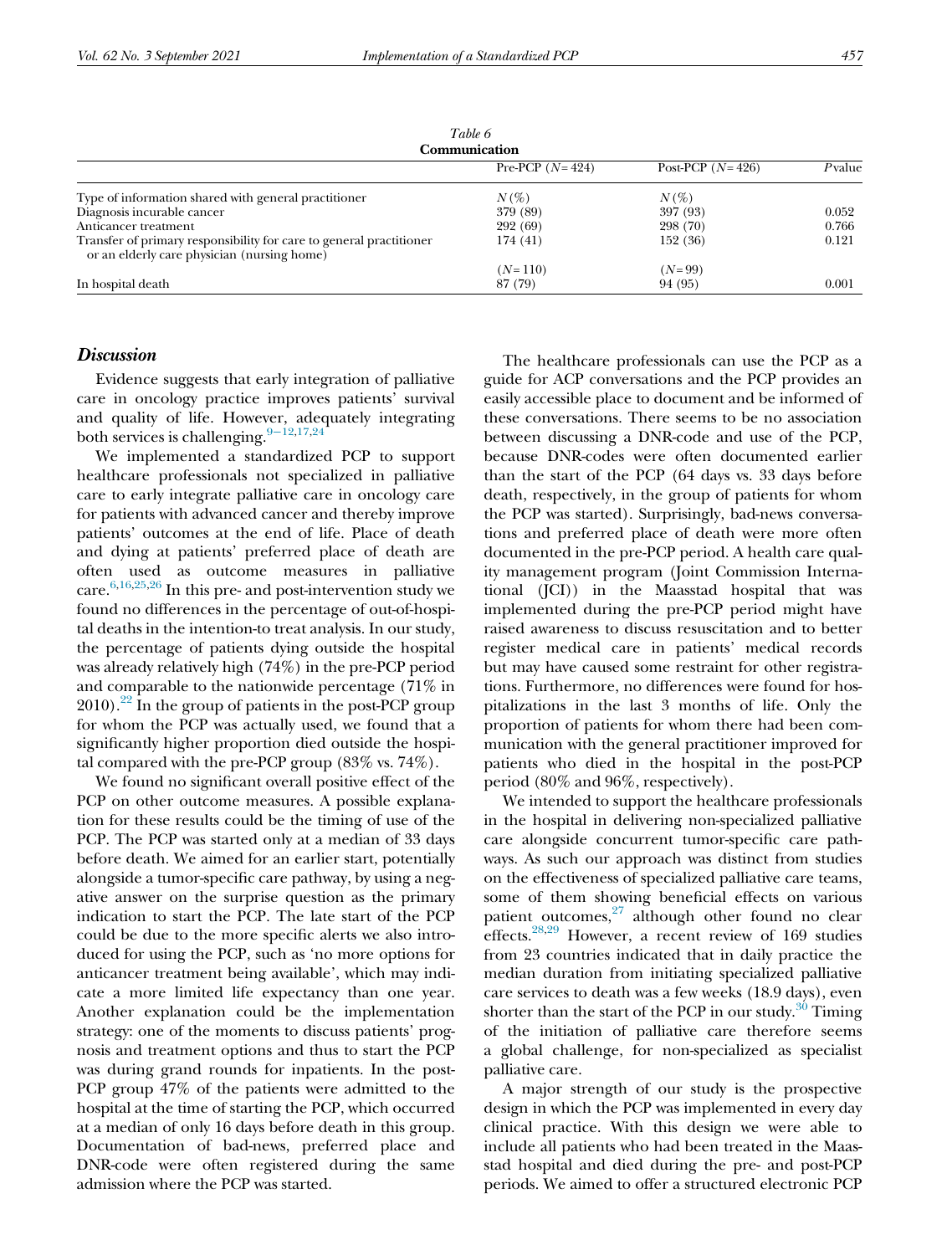alongside tumor specific pathways that can support health care professionals not specialized in palliative care to initiate ACP conversations with patients preparing them for end-of-life decisions. This study has several limitations. Although a broad information and education strategy was used, we may have especially reached the inpatient setting. In almost half of the cases the PCP was started in the inpatient setting during a hospitalization for symptom control, mostly after the exhaustion of anti-tumors therapy, which may have been too late to have an impact on end-of-life care. To enhance the utility of the PCP earlier in the disease trajectory, we could eliminate the criterion 'no more options for anticancer treatment being available' for entering the pathway. Moreover, the surprise question may especially support the identification of patients who have a substantially shorter life expectancy than one year.<sup>14</sup> Therefore, better tools are needed. Combining the surprise question with objective parameters, such as patients' performance status and laboratory parameters (e.g. albumin), could improve clinicians' ability to identify patients in need of palliative care earlier in the disease trajectory. To achieve early integration, these tools should especially be used in outpatient setting, for example, when goals of care in cancer treatment change to non-curative. Besides better tools, specific education on the discussion of ACP seems indicated. A recent focus group study from our group explored physicians' views on identifying and discussing the last phase of life of patients by using the surprise question. Physicians stated to have doubts to open the discussion with patients, because they were concerned about deprivation of hope, prognostic uncertainty and unknown consequences for the physician−patient relationship.[31](#page-8-17) Therefore, more and structural education is necessary in a hospital-wide program to create awareness of ACP and of the option to involve other healthcare professionals (e.g. general practitioner, pain management team, specialist palliative care team). In addition, oncology nurses or physician assistants in oncology could be better engaged to practice the use of the PCP.

<span id="page-7-3"></span><span id="page-7-1"></span><span id="page-7-0"></span>It is crucial that every healthcare professional in the hospital has basic knowledge and skills to provide good end-of life care to every eligible patient. When necessary, involvement of a specialized palliative care team could be added, which may be one of the most important outcomes of using a PCP.

# <span id="page-7-6"></span><span id="page-7-4"></span>Conclusion

<span id="page-7-5"></span><span id="page-7-2"></span>Our study shows that implementation of the PCP did not have significant overall impact on place of death and several aspects of communication about end-of-life care, while actual use showed modest differences. Changes in the implementation strategy to facilitate earlier and more frequent use of the PCP are needed and might effectively change the experiences of patients at the end of life.

#### Disclosures and Acknowledgments

C.C.D. van der Rijt received consulting fees from Kyowa Kirin. All remaining authors have declared no conflicts of interest. The authors would like to thank C. van Leijen, K. Mataw, F. Smit, S. Meurs and H. Nederveen for data collection and entry. F. Baar and C. van Leijen for developing and implementation of the PCP.

# Funding

This research did not receive any specific grant from funding agencies in the public, commercial, or not-forprofit sectors.

#### Data Availability

The data of this study are kept by A.P. and are available upon request.

#### Supplementary materials

Supplementary material associated with this article can be found, in the online version, at  $\frac{d\dot{\omega}}{10.1016}}$ . [jpainsymman.2021.02.003](https://doi.org/10.1016/j.jpainsymman.2021.02.003).

#### **References**

1. WHO. Definition of palliative care. Available at: [http://](http://www.who.int/cancer/palliative/definition/en/) [www.who.int/cancer/palliative/de](http://www.who.int/cancer/palliative/definition/en/)finition/en/ (Accessed April 10, 2018).

2. [Kaasa S, Lode JH, Aapro M, et al. Integration of oncology](http://refhub.elsevier.com/S0885-3924(21)00163-9/sbref0002) [and palliative care: a lancet oncology commission. Lancet](http://refhub.elsevier.com/S0885-3924(21)00163-9/sbref0002) [Oncol 2018;19:e588](http://refhub.elsevier.com/S0885-3924(21)00163-9/sbref0002)–e653.

3. [Jordan K, Aapro M, Kaasa S, et al. Society for medical](http://refhub.elsevier.com/S0885-3924(21)00163-9/sbref0003) [oncology \(ESMO\) position paper on supportive and palliative](http://refhub.elsevier.com/S0885-3924(21)00163-9/sbref0003) [care. Ann Oncol 2018;29:36](http://refhub.elsevier.com/S0885-3924(21)00163-9/sbref0003)–43.

4. [Rietjens JAC, Sudore RL, Connolly M, et al. De](http://refhub.elsevier.com/S0885-3924(21)00163-9/sbref0004)finition [and recommendations for advance care planning: an interna](http://refhub.elsevier.com/S0885-3924(21)00163-9/sbref0004)[tional consensus supported by the European association for](http://refhub.elsevier.com/S0885-3924(21)00163-9/sbref0004) [palliative care. Lancet Oncol 2017;18:e543](http://refhub.elsevier.com/S0885-3924(21)00163-9/sbref0004)–e551.

5. [Hui D, Bruera E. Integrating palliative care into the tra](http://refhub.elsevier.com/S0885-3924(21)00163-9/sbref0005)[jectory of cancer care. Nat Rev Clin Oncol 2016;13:159](http://refhub.elsevier.com/S0885-3924(21)00163-9/sbref0005)–171.

6. [Brinkman-Stoppelenburg A, Rietjens JAC, van der Heide](http://refhub.elsevier.com/S0885-3924(21)00163-9/sbref0006) [A. The effects of advance care planning on end-of-life care: a](http://refhub.elsevier.com/S0885-3924(21)00163-9/sbref0006) [systematic review. Palliat Med 2014;28:1000](http://refhub.elsevier.com/S0885-3924(21)00163-9/sbref0006)–1025.

7. [Schrijvers D, Cherny NI. ESMO Guidelines Working](http://refhub.elsevier.com/S0885-3924(21)00163-9/sbref0007) [Group. ESMO clinical practice guidelines on palliative care:](http://refhub.elsevier.com/S0885-3924(21)00163-9/sbref0007) [advanced care planning. Ann Oncol 2014;25\(Suppl 3\):iii138](http://refhub.elsevier.com/S0885-3924(21)00163-9/sbref0007)– [iii142.](http://refhub.elsevier.com/S0885-3924(21)00163-9/sbref0007)

8. [Ferrell BR, Temel JS, Temin S, et al. Integration of pallia](http://refhub.elsevier.com/S0885-3924(21)00163-9/sbref0008)[tive care into standard oncology care: American Society of](http://refhub.elsevier.com/S0885-3924(21)00163-9/sbref0008)